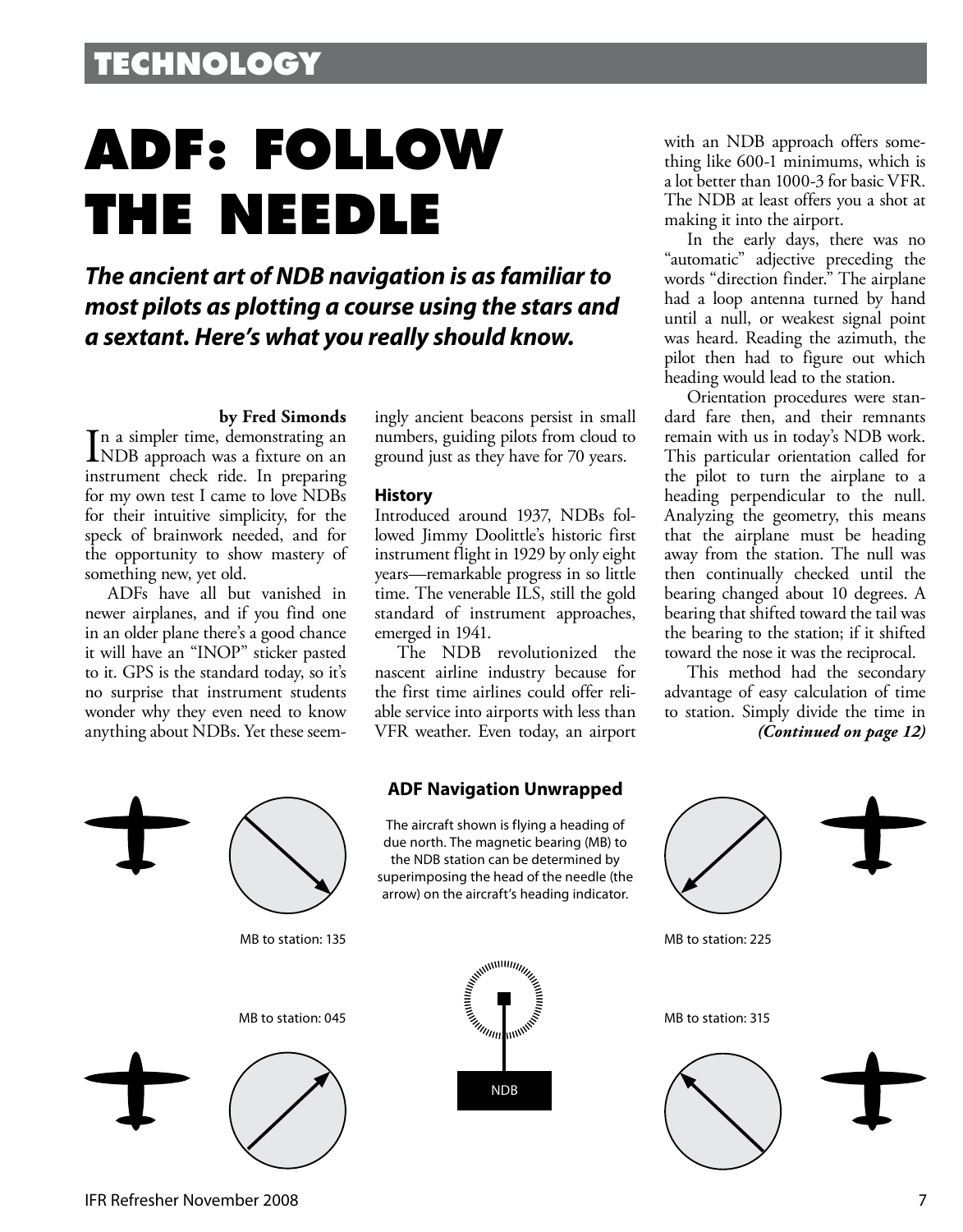### **TECHNOLOGY: ADF**

seconds it takes to fly 10 degrees of bearing change by 10 and you have time in minutes to the station.

Inefficient as it was, this orientation allowed pilots to fly toward or away from an NDB or intercept a given track much as we find a VOR intersection today. Some orientation methods were even worse, requiring a full 180 degree turn away from the station.

### **Extolling the Humble ADF**

VORs make ADFs look simple, and they are. There are no radials or reciprocals. Neither is there a TO/FROM indicator. With ADF, reverse sensing is not possible. Except for setting the frequency, you never have to touch it. There is no "twist" and hence no way to set an OBS incorrectly.

To get magnetic bearing to or from the station, mentally superimpose the ADF needle tip (or tail) atop your DG. You'll instantly be able to figure out the magnetic bearing to the station (MBTS) or from the station with no need for the unwieldy MH (magnetic heading) + RB (relative bearing) = MBTS calculation.

ADFs are intuitive. You always know where you are because the needle tip always points toward the station. Tune in the compass locator on an ILS if it has one. Even if ATC vectors you like a pretzel toward the localizer, you will always know which way it is to the FAF. ADF is great for situational awareness and requires no work on your part.

Unfortunately, there is no direct way to accurately know distance from an NDB station without maneuvering. But how much can you ask from 1930's technology?

#### **Do You Really Need To Know This Stuff?**

Yes, if you're still working on your instrument ticket. ADF procedures are still included in the Practical Test Standard (PTS) for the instrument

### *(Continued from page 7)* **NDB Is Sometimes the Best Option**

In 2005, the FAA proposed eliminating 479 NDB approaches that it considered redundant. The Aircraft Owners and Pilots Association investigated and concluded, based in part on AOPA member comments, that 25 of these NDB approaches actually represented the best approach available at those airports for non-GPS equipped aircraft. One of these approaches, the NDB Rwy 21 approach at the Michael J. Smith Field Airport in Beaufort, North Carolina (below), is the only straight-in, non-GPS approach available to Runway 21. The straight-in minima on this approach are 440-1 whereas the circling minima for the LOC Rwy 26 approach are 540-1.

rating. Instructors are obliged to train students to meet the requirements outlined in the PTS. It doesn't matter whether there is an ADF in the airplane, or whether it works. NDB principles and skills can be taught using a desktop training device or even Microsoft Flight Simulator (though you can't log the hours doing so).

The instrument rating knowledge test is peppered with ADF/ NDB questions, and the subject is fair game for the examiner during the ground portion of the practical test, regardless of whether it will be possible for the student to demonstrate ADF procedures during the flight test.

### **ADFs In Practice**

NDB approaches are still around and will linger for some time. That in itself is sufficient to justify staying current on NDBs. An instrument-rated pilot is expected to be able to fly any departure, approach or arrival procedure except for those approaches calling for additional certification. Though rare in real world instrument flying, what with the plethora of GPS approaches available throughout the country, an



NDB approach might be the only way to get into the airport you desire.

Approaches are by no means the only place NDBs are used. An NDB can also be the holding fix after an approach even if the approach itself is not an NDB. Those of you who operate in a non-radar environment especially know that an NDB is sometimes used as a compass locator to help find your way to an ILS. The FAA expects